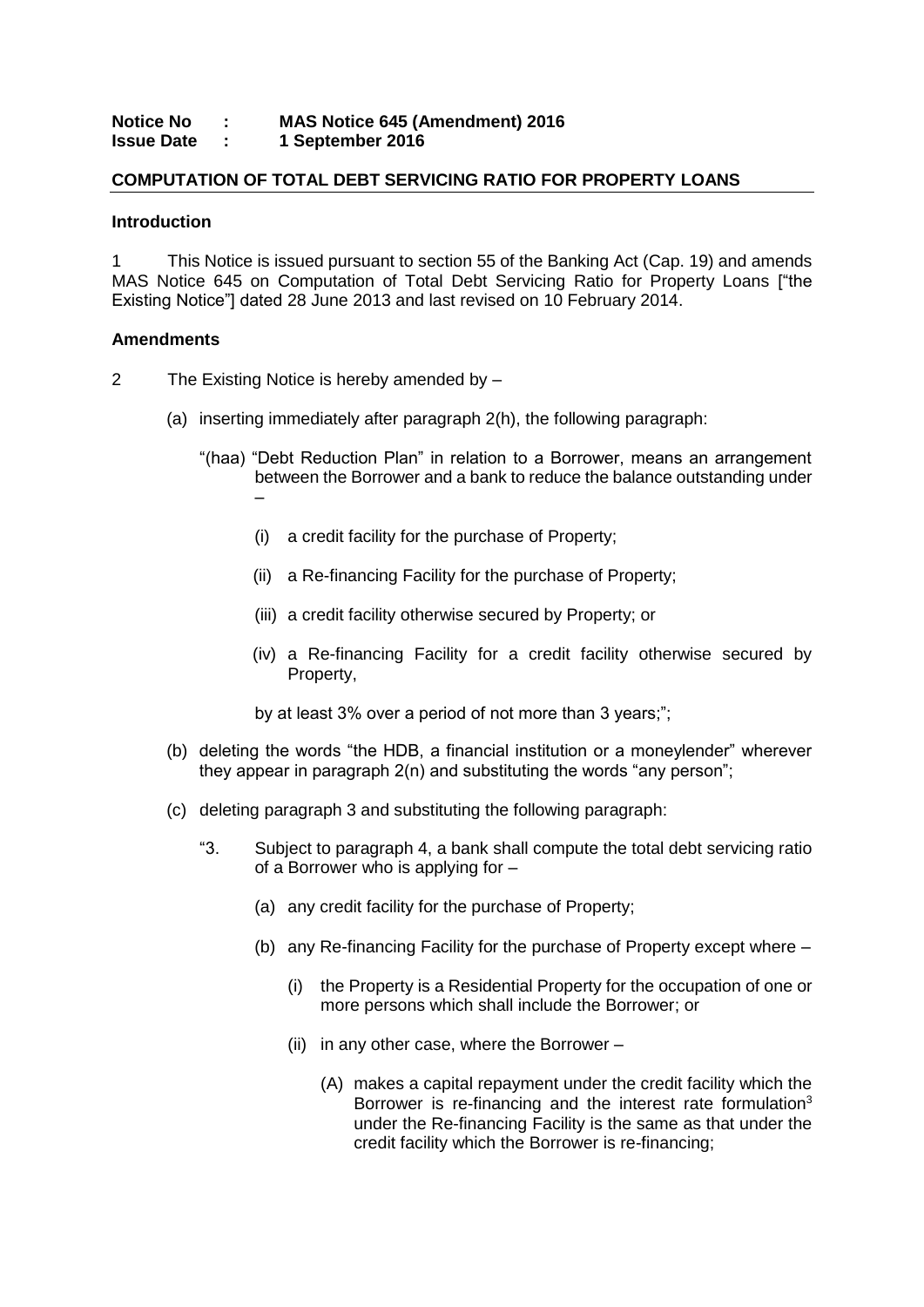- (B) applies to reduce the tenure under the Re-financing Facility and the interest rate formulation under the Re-financing Facility is the same as that under the credit facility which the Borrower is re-financing; or
- (C) commits to a Debt Reduction Plan at the time of application of the Re-financing Facility;
- (c) any credit facility otherwise secured by Property; and
- (d) any Re-financing Facility for a credit facility otherwise secured by Property except where the Borrower –
	- (i) makes a capital repayment under the credit facility which the Borrower is re-financing; and
		- (A) the interest rate formulation under the Re-financing Facility is the same as that under the credit facility which the Borrower is re-financing; and
		- (B) there is no increase in the tenure under the Re-financing Facility; or
	- (ii) applies to reduce the tenure under the Re-financing Facility and the interest rate formulation under the Re-financing Facility is the same as that under the credit facility which the Borrower is refinancing; or
	- (iii) commits to a Debt Reduction Plan at the time of application of the Re-financing Facility,

in accordance with the following formula:

monthly total debt obligations<br>gross monthly income<br>x 100%

Years 1 to 3: Fixed rate of X% Year 4 onwards: Singapore Interbank Offered Rate (SIBOR) + Y%

The interest rate formulation under the Re-financing Facility shall not be considered the same if there is a change in X%; Y%; or the reference rate is changed from SIBOR to another type of reference rate such as the Singapore Swap Offer Rate (SOR). A change in the value of SIBOR itself would not be considered as a change in interest rate formulation.

For the avoidance of doubt, where a Borrower's credit facility is reset using the same interest rate formulation, this shall also be considered a change in the interest rate formulation. Using the example above, it is considered a change in the interest rate formulation when the credit facility is reset, for instance at the end of Year 3, to:

Years 4 to 6: Fixed rate of X% Year 7 onwards: SIBOR + Y%.

<sup>3</sup> For example, a Borrower's credit facility for the purchase of Property has the following interest rate formulation: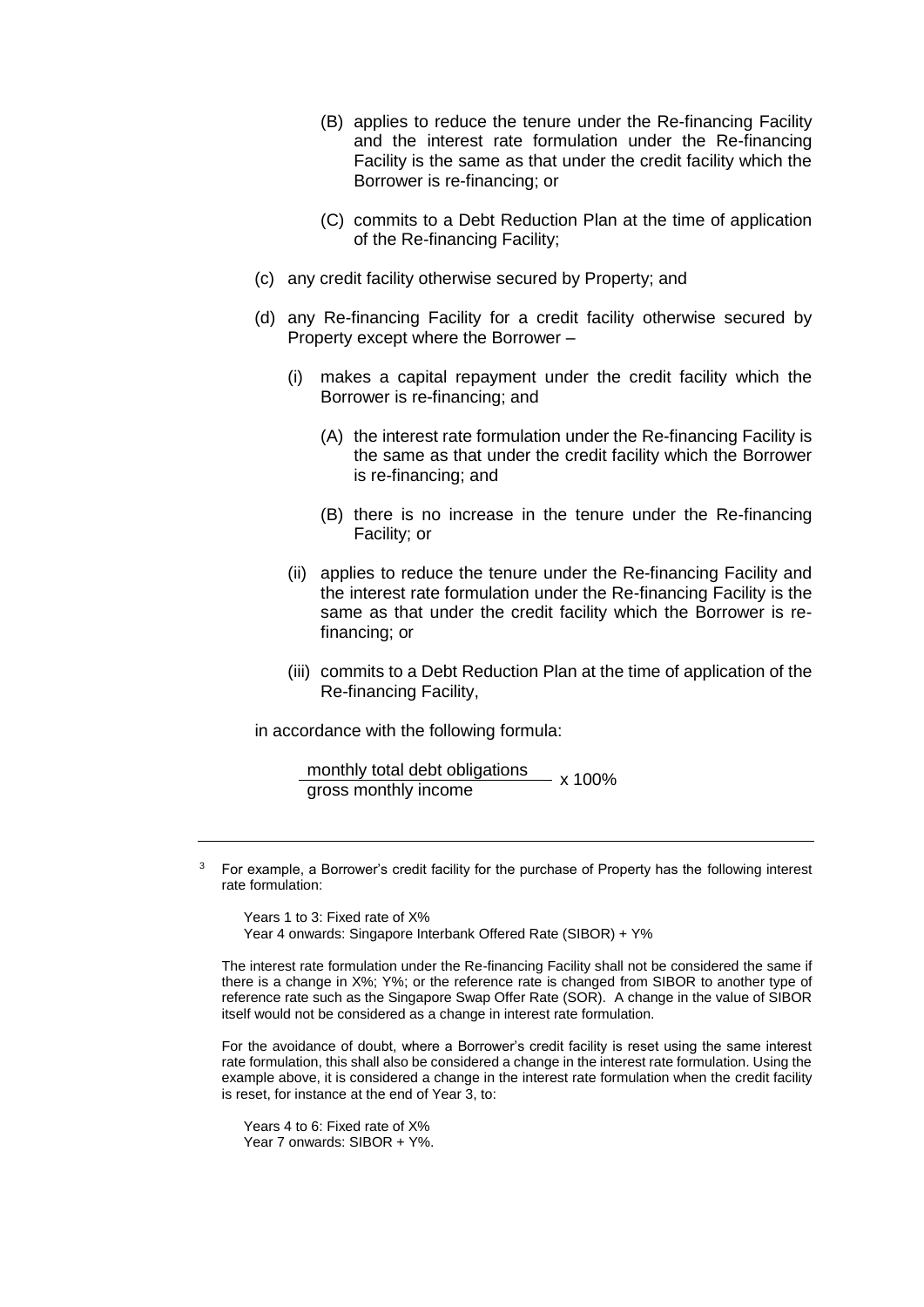- (d) deleting paragraph 7 and substituting the following paragraph:
	- "7. Paragraph 6 shall only apply to an application made for the following:
		- (a) any credit facility for the purchase of Property where the Property is a HDB Flat, the date on which the option to purchase was granted or where there is no option to purchase, the date of the sale and purchase agreement, is on or after 12 January 2013;
		- (b) any Re-financing Facility for the purchase of Property where
			- (i) the Property is a HDB Flat; and
			- (ii) the Borrower is not an occupant of the Property,

except where the Borrower –

- (A) makes a capital repayment under the credit facility which the Borrower is re-financing and the interest rate formulation under the Re-financing Facility is the same as that under the credit facility which the Borrower is re-financing;
- (B) applies to reduce the tenure under the Re-financing Facility and the interest rate formulation under the Re-financing Facility is the same as that under the credit facility which the Borrower is refinancing; or
- (C) commits to a Debt Reduction Plan at the time of application of the Re-financing Facility;
- (c) any credit facility for the purchase of Property where the Property is an EC purchased directly from a Property Developer, the date on which the option to purchase was granted or where there is no option to purchase, the date of the sale and purchase agreement, is on or after 10 December 2013; and
- (d) any Re-financing Facility for the purchase of Property where
	- (i) the Property is an EC purchased directly from a Property Developer;
	- (ii) the Property is still within the minimum occupation period; and
	- (iii) the Borrower is not an occupant of the Property,

except where the Borrower –

- (A) makes a capital repayment under the credit facility which the Borrower is re-financing and the interest rate formulation under the Re-financing Facility is the same as that under the credit facility which the Borrower is re-financing;
- (B) applies to reduce the tenure under the Re-financial Facility and the interest rate formulation under the Re-financing Facility is the